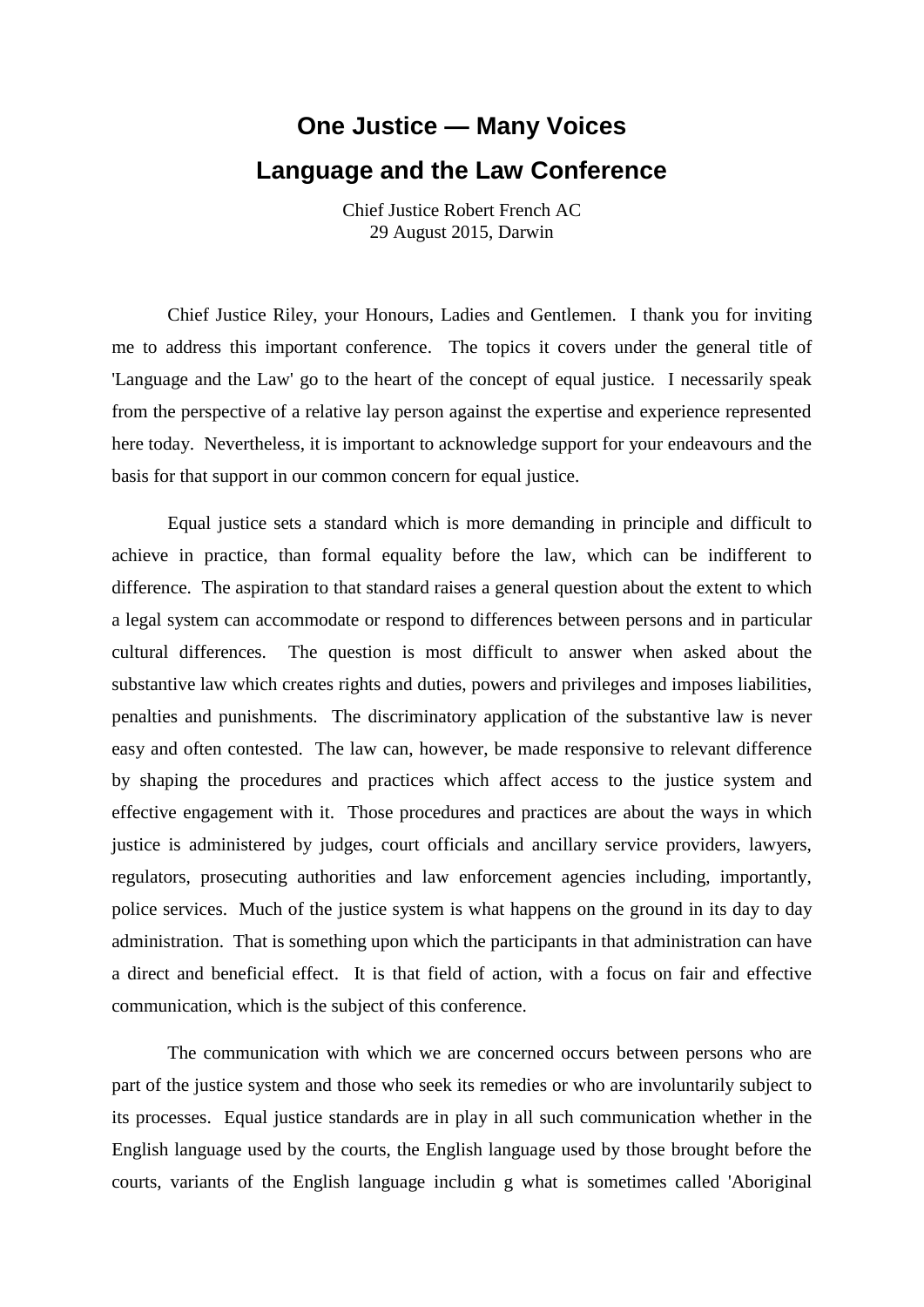English' and other languages, relevantly Aboriginal and foreign languages. To facilitate fair and effective communication requires an educated understanding by all actors in the justice system, the development of techniques to give effect to that understanding and the resources, physical and human, to allow them to be implemented. Such communication also requires the development in communities disadvantaged in dealing with the justice system, of an educated understanding of its working. Against that background, I want to say something about language and the law.

Something always seems to get lost in translation when parties and witnesses in court proceedings try to convey, in their testimony, the truth of events, circumstances, conversations, motivations and intentions. That is so even when all concerned are fluent in the English language. It is a truth which has been recognised for a very long time. John Wigmore referred to the inadequacies of language in his *Science of Judicial Proof*, published in 1937. He reproduced a passage from an article published in 1869 which seems apposite even today:

This incapacity of speech to reveal all that the mind contains meets us at every point. The soul of each man is a mystery which no other man can fathom: the most perfect system of signs, the most richly developed language, leads only to a partial comprehension, a mutual intelligence, whose degree of completeness depends upon the nature of the subject treated, and the acquaintance of the hearer with the mental and moral character of the speaker.<sup>1</sup>

Wigmore observed after setting out that quotation:

One effect of this peculiarity of Language is that, in the delivery of testimony in open court, the special conditions often affect the utterance so as to mislead the hearer in the interpretation of testimony.<sup>2</sup>

How much less adequate is communication when parties and witnesses who do not speak with fluency, or perhaps at all, the language of the justice system, seek to convey their

John H Wigmore, *The Science of Judicial Proof*, 3rd ed, (Little, Brown and Company, 1937) 571, citing WD Whitney *Language and the Study of Language* (1869) 405.

 $\frac{1}{1}$ 

 $\frac{2}{\text{Wigmore, above n}}$  1, 571–72.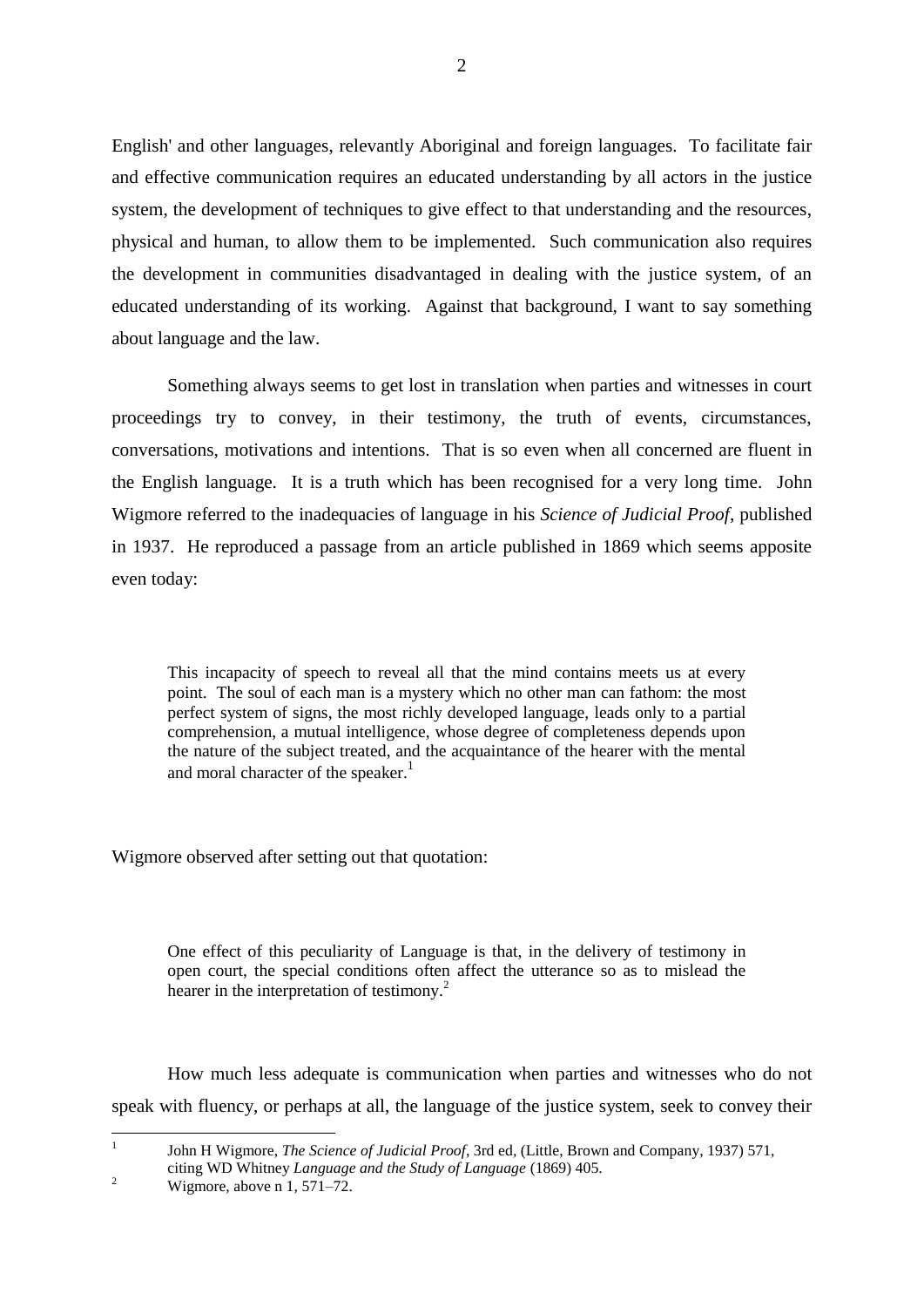truths. And when a party comes from a culture which is not that of the judicial system and its actors, the alienness of the assumptions and the very process in which he or she is engaged will further diminish the capacity of that party to convey his or her truth. Interpreter services may ameliorate but will never eradicate that kind of difficulty.

The problem was well stated in a report prepared for the courts of the Australian Capital Territory in the 1980s:

Different languages are different worlds. Transferring messages from one such world into another is not impossible — but far from being a simple technical operation it is a difficult and sophisticated art. To be done well, it requires not only linguistic sophistication and sensitivity to 'minor' linguistic details (which may be correlated with vast differences in conceptualization), but also an intimate knowledge of the cultures associated with the language in question, of the social and political organization of the relevant countries, and of the world-views and life styles reflected in the linguistic structure.<sup>3</sup>

As the program for this conference and published studies, policies and practical advances of the last few years demonstrate, there is an increasing level of awareness of the problems of cross-linguistic and cross-cultural interaction in the judicial process.

Fair communication in the justice system is not achieved simply by deploying a sufficient number of competent interpreters. Problems of communication begin with difficulties faced by participants who are English speakers but not fluent speakers of the English used in the legal system. The problem can be acute in the case of Aboriginal English speakers. The work of Professor Diana Eades and Dr Michael Cooke has raised awareness of injustices which can be visited upon Aboriginal English speakers in their interactions with the law. Professor Eades addressed the conference on the topic of 'Aboriginal people speaking English in legal contexts'. Her handbook, which was published in 1992 under the title *Aboriginal English and the Law*, has become something of a classic in this field. It was written for the legal profession in Queensland but is of general application in its aim of improving lawyers' understanding of Aboriginal speakers of English so that the delivery of legal services to their Aboriginal clients can be made more effective. She has described such

 $\overline{3}$ 

<sup>3</sup> RMW Dixon, Alan Hogan and Anna Wierzbicka, 'Interpreters: Some basic problems' (1980) 5 *Legal Service Bulletin* 162, 163.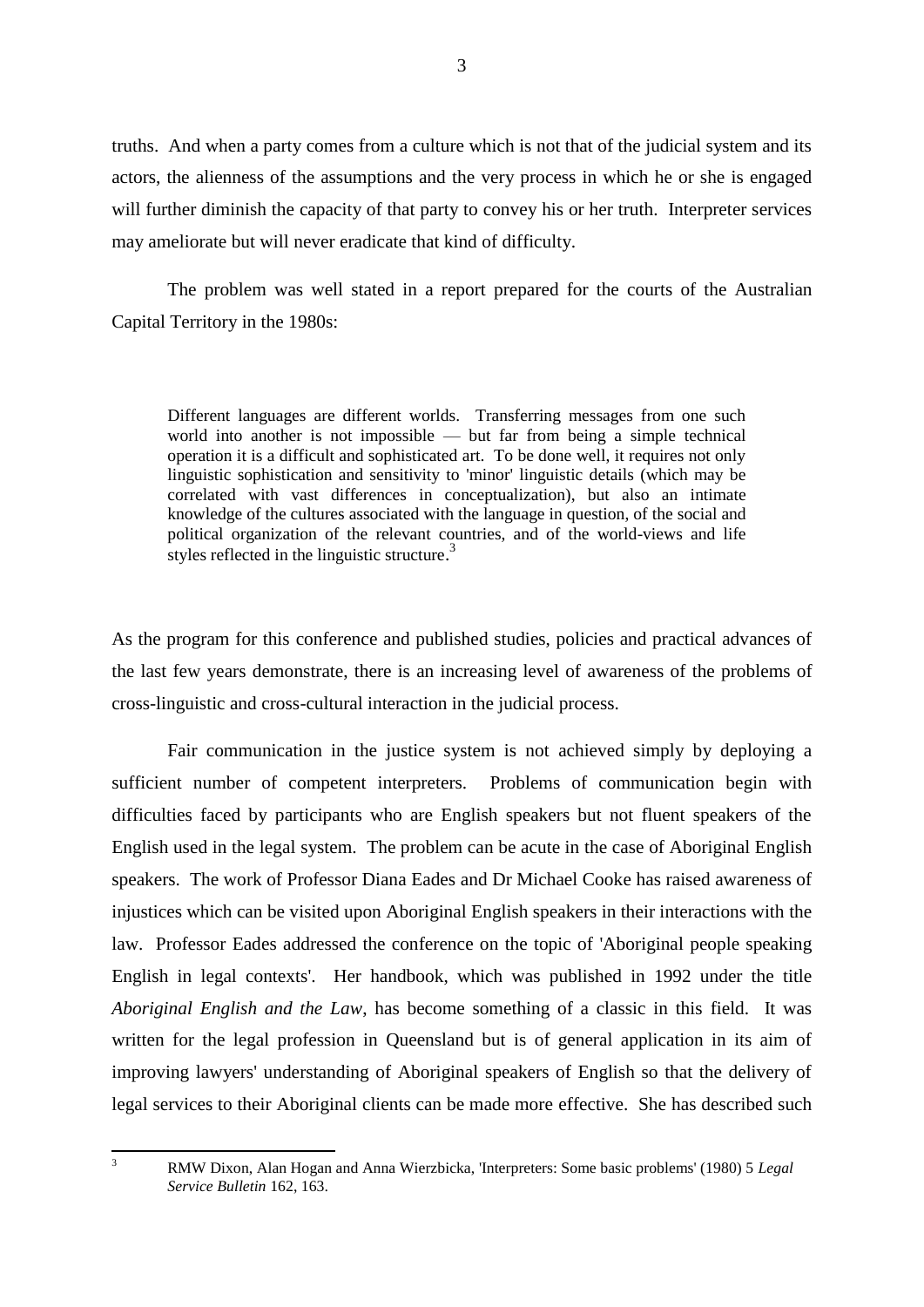understanding as one of the many steps needed in addressing the issue of equality for Aboriginal people in the legal system. In her text she makes some important and frequently quoted points about difficulties of cross-cultural communication in the English language including the phenomenon of gratuitous concurrence — that is to say, saying yes in answer to a question because the respondent expects that that is what the questioner wants to hear. As she has written:

to understand a speaker's meaning it is not enough to know meanings of words and phrases and to understand grammar. We also need to understand the speaker's cultural background, often called the socio-cultural context.<sup>4</sup>

There is also a question about the circumstances in which interpreter services should be used. Doctor Michael Cooke referred in a report, published in 2002 for the Australian Institute of Judicial Administration, to the reluctance of lawyers and courts to use interpreters for Aboriginal people who speak at least basic English and who can respond to simply framed questions. He made three points:

- Aboriginal evidence given in English is easily misconstrued through failure to identify how the semantic and grammatical differences between non-standard dialects of English used by witnesses, and Standard Australian English ... can affect meaning;
- where an Aboriginal person speaks some English, lawyers often overestimate their capacity to be fairly interviewed in English; and
- courts commonly fail to account for the suggestibility and linguistic manipulability of NESB Aboriginal witnesses through regulating how they are questioned, particularly in reference to leading questions.<sup>5</sup>

An example which he gives is of a question put to a Yolngu witness by an English speaking counsel about whether or not the deceased person had thrown a spear at his own brother. The answer was yes. However, it was later found that what was thrown was a spear shaft, a

 $\overline{4}$ <sup>4</sup> Diana Eades, *Aboriginal English and the Law Communicating with Aboriginal English Speaking Clients: A Handbook for Legal Practitioners* (Queensland Law Society, 1992) 26.

<sup>5</sup> Michael Cooke, *Indigenous Interpreting Issues for Courts* (Australian Institute of Judicial Administration, 2002) 2.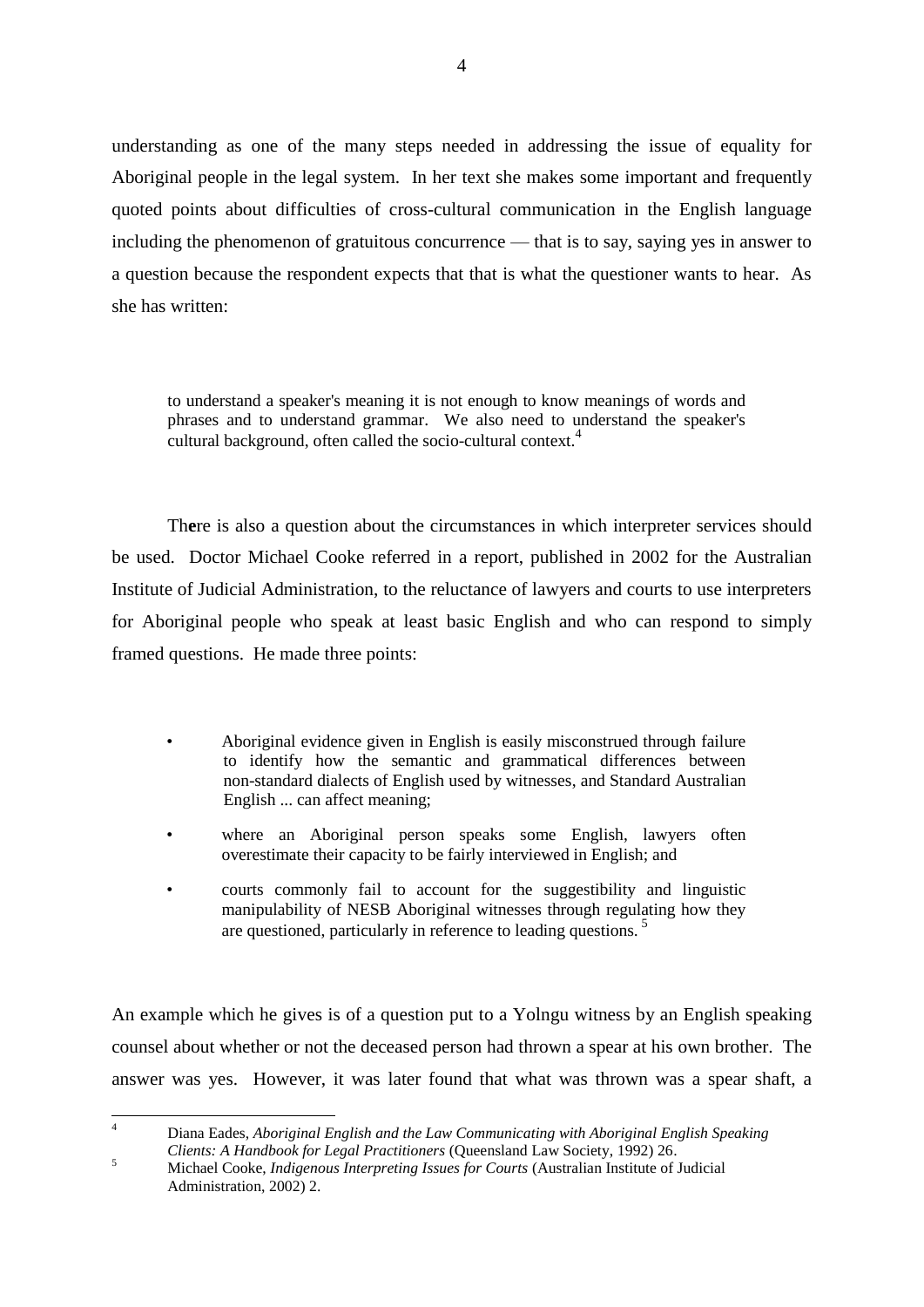length of light wood that was yet to be fashioned into a spear. The witness was confounded by the fact that the English word 'spear' translated into his dialect as 'gara' a generic term for spear which also means 'spear wood'. Cooke observed that after twice trying unsuccessfully to explain that the deceased had only thrown a stick at his brother, the witness misinformed the court under pressure of insistence to accept the confinement imposed by a declarative 'yes/no' question.<sup>6</sup>

There was a time when interpretation and translation were thought to perform a fairly mechanical function. That approach was well illustrated by Sir Samuel Griffith's translation of the *Divine Comedy*. The translation expressly set out to be literal and reproduced Dante's original metre.<sup>7</sup> Sir Samuel placed on his title page what one critic called 'his translator's slogan': 'A translation should present a true photograph of the original. $\delta$  The result was not entirely a happy one. A reviewer wrote in 1912:

Sir Samuel Walker (sic) who has found leisure from his labours as Chief Justice of the High Court of Australia to complete such an exacting task as the translation of the Divina Commedia, speaks so modestly of his work in the preface that it seems almost ungracious to criticise it. <sup>9</sup>

Some unfortunate lines from the translation were reproduced in the review: 'But when that I the foot of a hill had come to', $^{10}$  which was described as 'a line in which no poet could take pleasure'.<sup>11</sup> Another line 'Yon mount delectable why not ascendest?' was described by the reviewer as 'equally distressing'.<sup>12</sup> The reviewer said:

 $\frac{1}{6}$ Ibid 19.

<sup>7</sup> Samuel Griffith, *The Divina Commedia of Dante Alighieri* (Oxford University Press, 1911).

<sup>8</sup> Comment 'The Divina Commedia of Dante Alighieri: translated by Sir Samuel Griffith' (1912) *The Bookfellow* 76-77, 76. Griffith above n 9.

<sup>9</sup> Austin Harrison, Comment ' The Divina Commedia of Dante Alighieri' (1912) *The English Review*, 740, 740.

 $\begin{array}{cc}\n 10 \\
11 \\
\end{array}$  **Ibid.** 

 $\frac{11}{12}$  Ibid.

Ibid.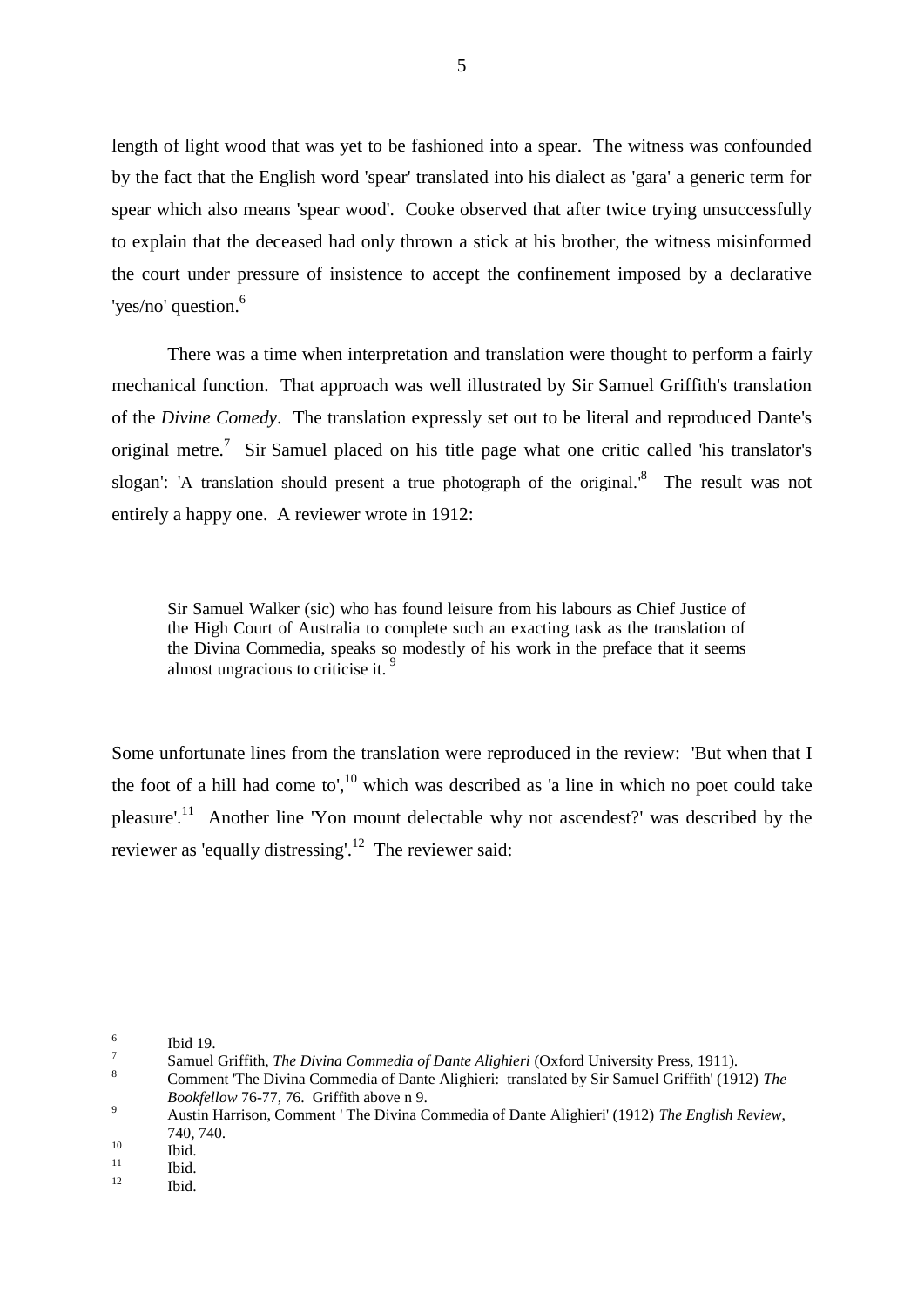These, indeed, are extreme cases, but they show whither rigid principles of translation lead. Surely the best translation of a poet is by a poet, even if the metre is changed, and paraphrase is often used.<sup>13</sup>

The same might be said of rigid principles of interpretation of testimony.

A literal approach to the function of the interpreter in judicial proceedings existed for a long time before and after Sir Samuel Griffith's translations. In *Gaio v The Queen*<sup>14</sup> the High Court heard an appeal from the Supreme Court of the Territory of Papua New Guinea. The appellant, an indigenous Papuan, had been convicted of murder. Evidence had been given of his admissions to a patrol officer made through an interpreter. The appellant contended that the evidence of the admissions as interpreted was hearsay. That proposition was rejected. Kitto J, in the course of his judgment, described the role of the interpreter as:

not different in principle from that which in another case an electrical instrument might fulfil in overcoming the barrier of distance.<sup>15</sup>

Dixon CJ in not dissimilar vein said:

I think that the translation word by word or sentence by sentence by the interpreter is not an *ex post facto* narrative statement of an event that has passed within the rule against the admissibility of hearsay but is an integral part of one transaction consisting of communication through the interpreter.<sup>16</sup>

It is important to note that the decision in *Gaio* was concerned with whether or not the interpreter's rendition was hearsay evidence. It was also concerned with an out of court translation of an interview. The literal translation approach was designed to avoid characterisation of what the interpreter said as a hearsay report of what the person being interpreted had said.

 $13$  $\frac{13}{14}$  Ibid.

<sup>&</sup>lt;sup>14</sup> (1960) 104 CLR 419.

 $\frac{15}{16}$  Ibid 430.

<sup>16</sup> Ibid 421 (emphasis in original).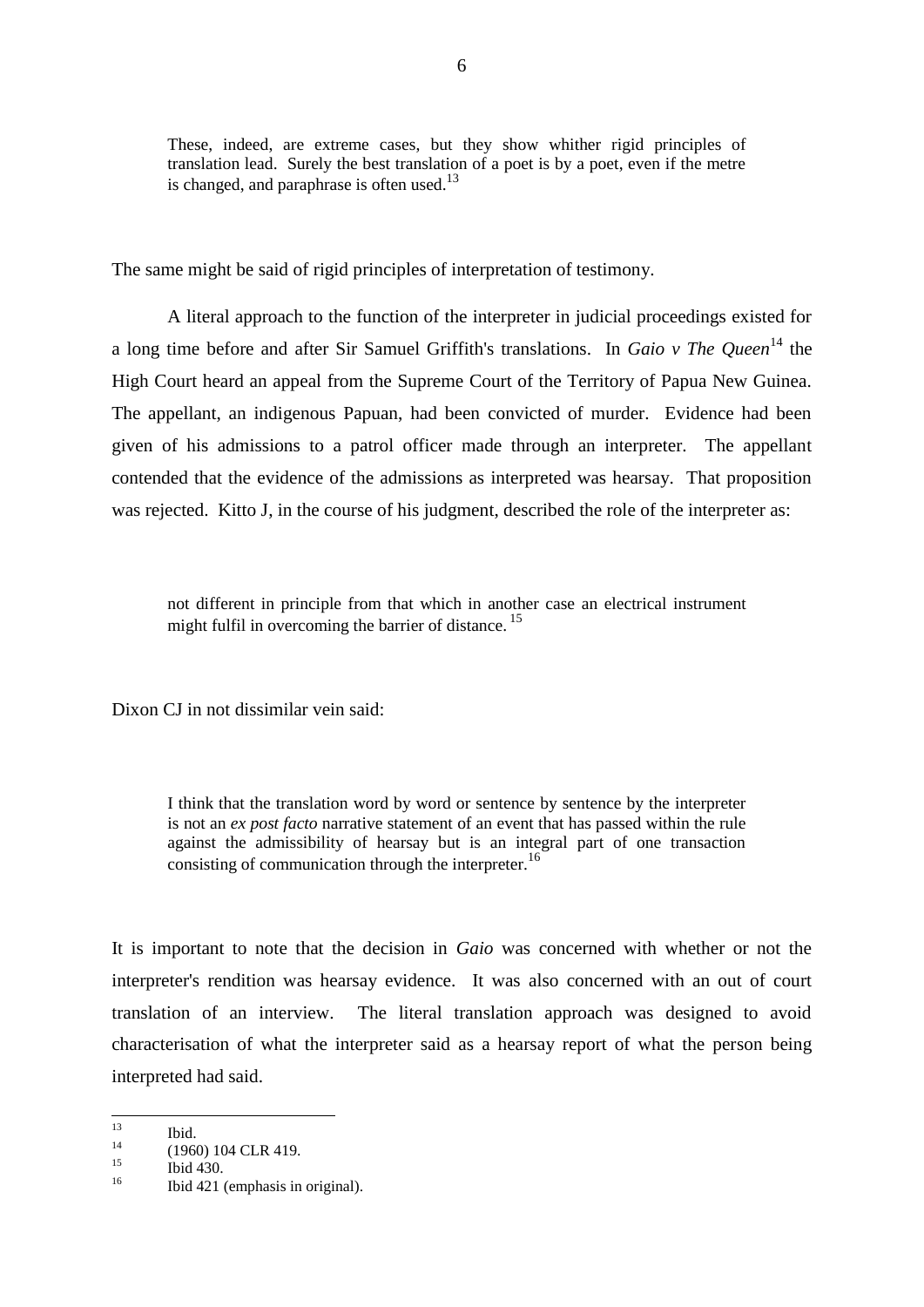The difficulties of literal interpreting are obvious enough. Laster and Taylor summed up the problems of that approach in an article in *Criminology Australia* in 1995:

The narrow conception of the interpreter as 'mere conduit' expressly excludes the human elements of successful communication. Interpreters are not expected to take an interest in proceedings but rather are required to "perform" as neutral, machinelike functionaries<sup>17</sup>

The authors suggested that in the courtroom the advantage of that concept was to preserve the lawyers' traditional control and dominance of the proceedings. I have reservations about approaching the undoubted deficiencies of literal or conduit interpreting through the prism of power relationships in the court process. It is more useful to look at the problem in terms of its effect on the constitutional function of courts. Literal interpreting impedes that function to the extent that it disables the court from an optimal comprehension of what the party or witness is seeking to communicate. An example of a literal approach to interpreting misleading the court in a way that led to serious injustice was described by the Australian Law Reform Commission in its 'Evidence (Interim) Report'. It concerned a defendant who had been committed to a psychiatric institution for observation. When a magistrate had asked the defendant how he felt, he used a term which in its literal translation meant 'I am God of Gods'. However, the expression was a colloquialism meaning 'I feel on top of the world'. <sup>18</sup>

On the other hand, some forms of creative interpretation of what a witness is said to have said can be positively misleading. One example from my experience a long time ago was the use of English language records of interview with traditional Aboriginal people suspected of the commission of a crime where the interviews were prepared by interviewing officers and signed by the suspects.

In the 1970s I was engaged, along with a number of other counsel including the late John Toohey, to represent a group of traditional Aboriginal people from the Wiluna area charged with the murder of one of their community who had disrupted initiation related

 $17$ Kathy Laster & Veronica Taylor 'The Compromised 'Conduit': Conflicting perceptions of legal interpreters, (1995) 6(4) *Criminology Australia* 9, 10.

<sup>18</sup> Australian Law Reform Commission, *Evidence (Interim) Report No 26* (1985), 146 [284].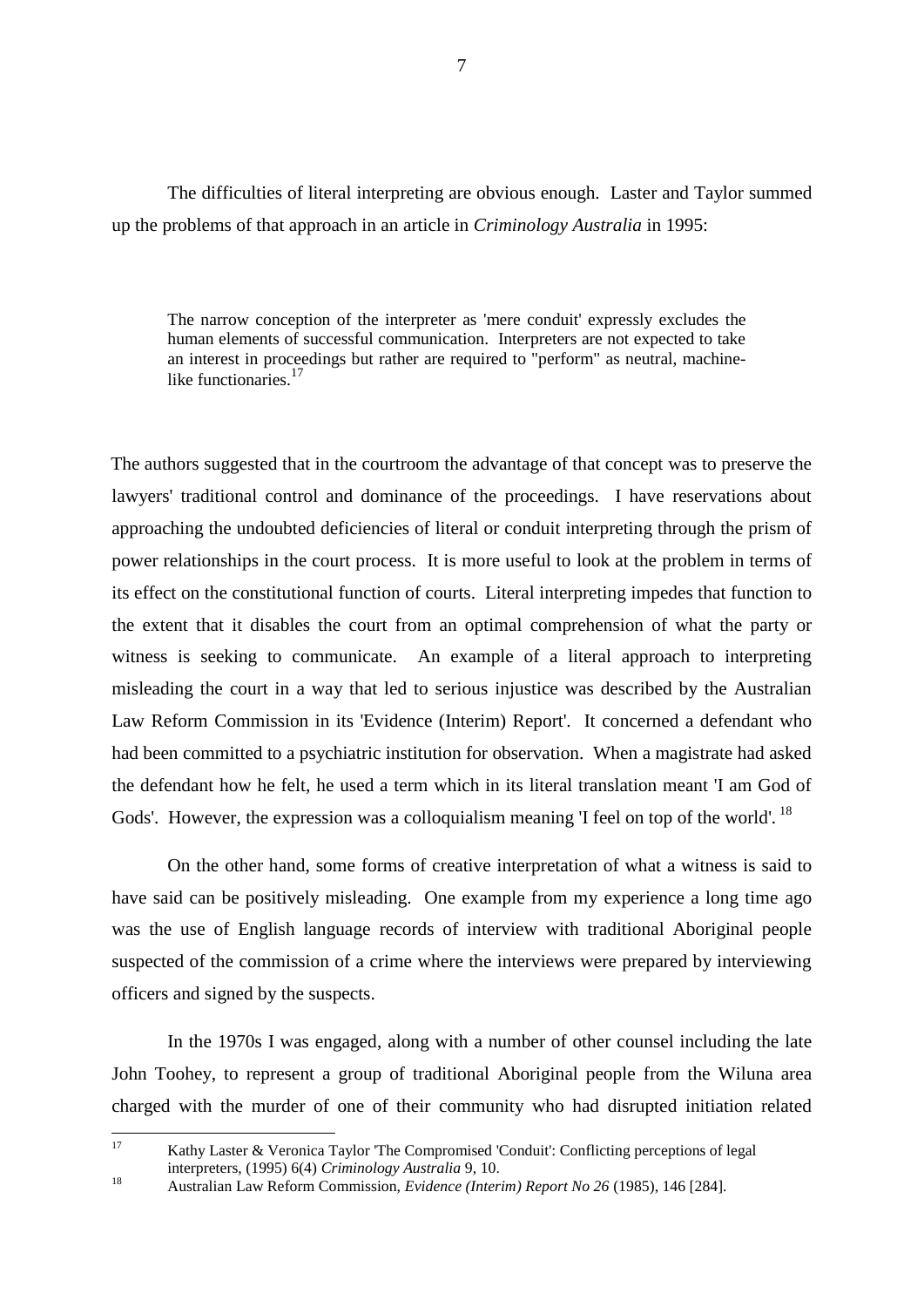business. The trial was conducted in Kalgoorlie. The prosecution provided signed records of interview from each of the men in fairly impeccable English. The language of the records of interview was in sharp contrast with our own challenging experiences in communication with our clients for the purpose of taking their instructions. We engaged a suitably qualified psychologist to test each of them for English language ability. It was not surprising that it turned out to be well below the levels disclosed in the records of interview. The accused men were described in the psychologist's report as having the English comprehension ability of six year olds. That, of course, had nothing to say about their intelligence levels or ability to communicate in their own language. It was simply a measure of their fluency in English. One of their lawyers in conference saw a wonderful jury point. All we had to do was to show the jury that they were dealing with a group of six year olds. The outrage of our expert witness and the frosty disapproval of his co-counsel put paid to that suggestion.

The disconnect between the accused and the trial process in that case, rendered the process close to farcical. The first Crown witness, an indigenous man from the same community as the accused, was questioned by the judge to determine whether he understood the oath. The judge asked him if he knew who God was. The witness plainly did not have the faintest idea what the judge was talking about. He knew however that it was a question and began to recite from a carefully memorised proof of evidence. The case was thrown out at the end of the prosecution evidence.

The courts have moved beyond the notion of an interpreter as a mere conduit. In the Federal Court and the Federal Circuit Court there has been over the last two decades a high volume of judicial review processes in which asylum seekers have challenged tribunal decisions. Some of those challenges have been based upon alleged interpreter errors. In *Perera v Minister for Immigration and Multicultural Affairs*, <sup>19</sup> Justice Susan Kenny rejected the notion of interpretation as a mere mechanical exercise. She observed that it requires both technical skill and expert judgment. The limitations of even the best technique were acknowledged in her observation that 'perfect interpretation may, moreover, be impossible'.<sup>20</sup> I would observe that it may also be difficult, if not impossible, to find an agreed definition of the concept of 'perfect interpretation'. Her Honour went on to quote from an American academic on the topic, M B Shulman:

 $10$  $^{19}$  (1999) 92 FCR 6.

Ibid 18 [26].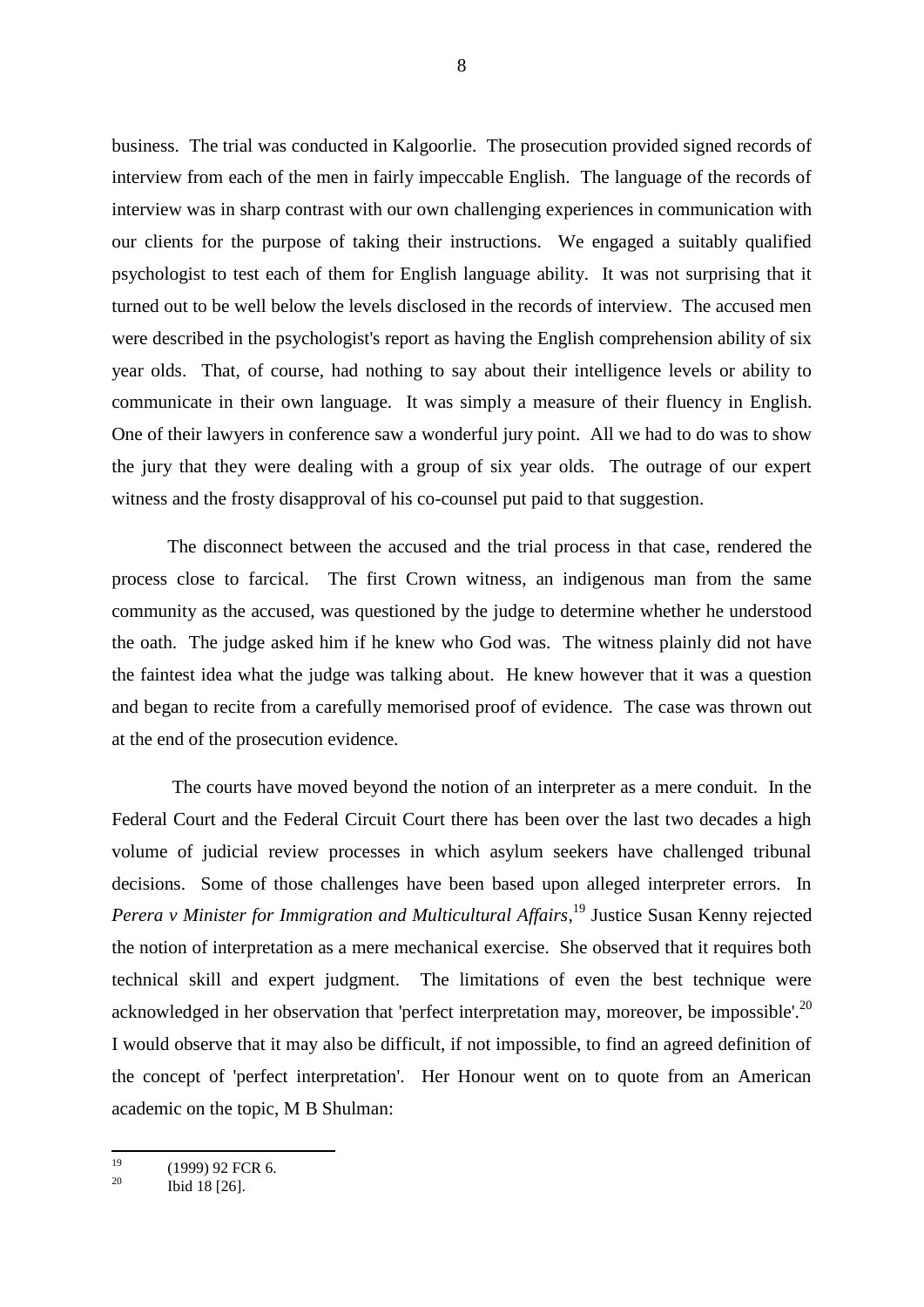No matter how accurate the interpretation is, the words are not the defendant's nor is the style, the syntax, or the emotion. Furthermore, some words are culturally specific and, therefore, are incapable of being translated. Perfect interpretations do not exist, as no interpretation will convey precisely the same meaning as the original testimony.<sup>21</sup>

Justice Kenny accepted that interpreting at a tribunal hearing need not be at the very highest level of a first flight interpreter. Nevertheless, the interpreter should express, in one language as accurately as that language and the circumstances permit, the idea or concept expressed in the other language.

What Justice Kenny said was approved in 2006 in the Court of Appeal of Western Australia in *de la Espriella-Velasco v The Queen*, <sup>22</sup> by Roberts-Smith JA, with whom Pullin JA agreed. Roberts-Smith JA emphasised the significance of communicating the idea or concept being expressed as distinct from merely substituting a word in one language for an equivalent in the other. Social or cultural differences might mean that even the idea or concept itself had no equivalent in both societies.

The idea of 'concept-based interpreting' brings with it a need for a clear understanding on the part of the judge, lawyers, court officials and interpreters of what that term means. What is the interpreter doing in concept-based interpreting? In particular, there must be an understanding of the boundaries between transmission of concepts and a creative rendition of what the witness is saying that perhaps cannot and should not be attributed to the witness.

Practical questions may also arise in relation to the availability of suitable interpreters particularly when the party or witness whose evidence is to be interpreted comes from a small community and may have connections with the interpreter, a fortiori, where the events leading to the court proceedings have involved members of the community.

The process of single witness oral testimony whether through an interpreter or otherwise, may be inappropriate in cases in which a witness testifies on matters of customary law or relationship to country and does so in the exercise of a communal responsibility. In

 $21$ <sup>21</sup> Ibid citing M B Shulman, 'Note: No Hablo Ingles: Court Interpretation as a Major Obstacle to Fairness for Non-English Speaking Defendants' (1993) 46 *Vanderbilt Law Review* 175, 177.

<sup>22</sup> (2006) 31 WAR 291, 313 [75].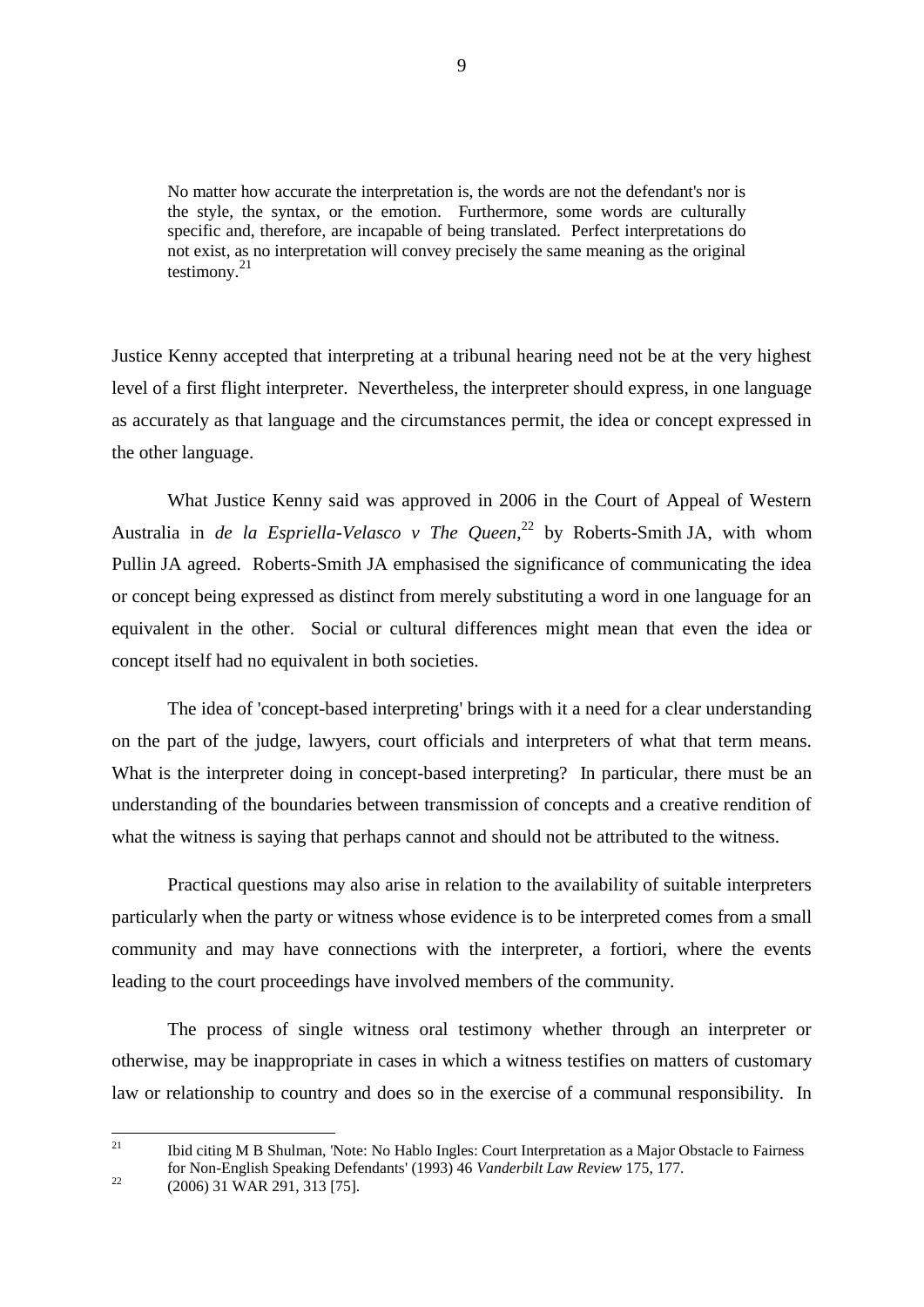some cases, the Federal Court in native title hearings has accepted evidence from a witness acting in consultation with members of his or her community.

The challenge of communicating concepts from one world to another via an interpreter may be reflected in misunderstanding by parties and witnesses of court processes and their significance. A report published by the Aboriginal Resource and Development Services (ARDS) in 2008, focussed on misunderstandings and knowledge gaps of Yolngu people in relation to what they called the Balanda legal system. The report was titled 'An Absence of Mutual Respect'. Based on surveys of Yolngu people and interpreters, the report outlined the disjunction between literal interpretations of legal words and explanations of the concepts themselves, as well as the adverse effects of that disjunction on Aboriginal people involved in the court system. In connection with the word 'bail' the ARDS report showed that 80 per cent of responses relating to bail were either incorrect or gave the incorrect context meaning. Two very common misunderstandings emerged. The first was that the bailed person had been 'bailed out of trouble', that there was no requirement to return to court and no requirement to pay money or a fine. The fact of release on bail was seen as termination of the court proceedings. A variation of the misunderstanding related to Own Recognisance bail security. This was often thought to be a fine. On that basis it was thought that if money was brought to court that would be the end of the matter. Alternatively, the money could just be sent to the court and that would be the end of the matter. The nature of the misunderstanding only has to be stated to indicate the potential seriousness of its consequences.

It is encouraging to see that a project involving ARDS, the North Australian Aboriginal Justice Agency and the Aboriginal Interpreter Service to develop a 'plain English legal dictionary' translating legal 'concepts' behind key terms into plain English and Yolngu Matha, was completed in April this year. The hope is that the dictionary will be regularly used in court by practitioners and legal interpreters. There is an extended definition of the word 'bail' setting out clearly its significance and the obligations that it imposes upon the person bailed. I note that the plain English legal dictionary is on the program for this conference.

This conference and the research and activities which are being discussed are part of an ongoing national effort to deal with the challenge to equal justice presented by cultural difference in its interaction with the law. For many years the National Judicial Conference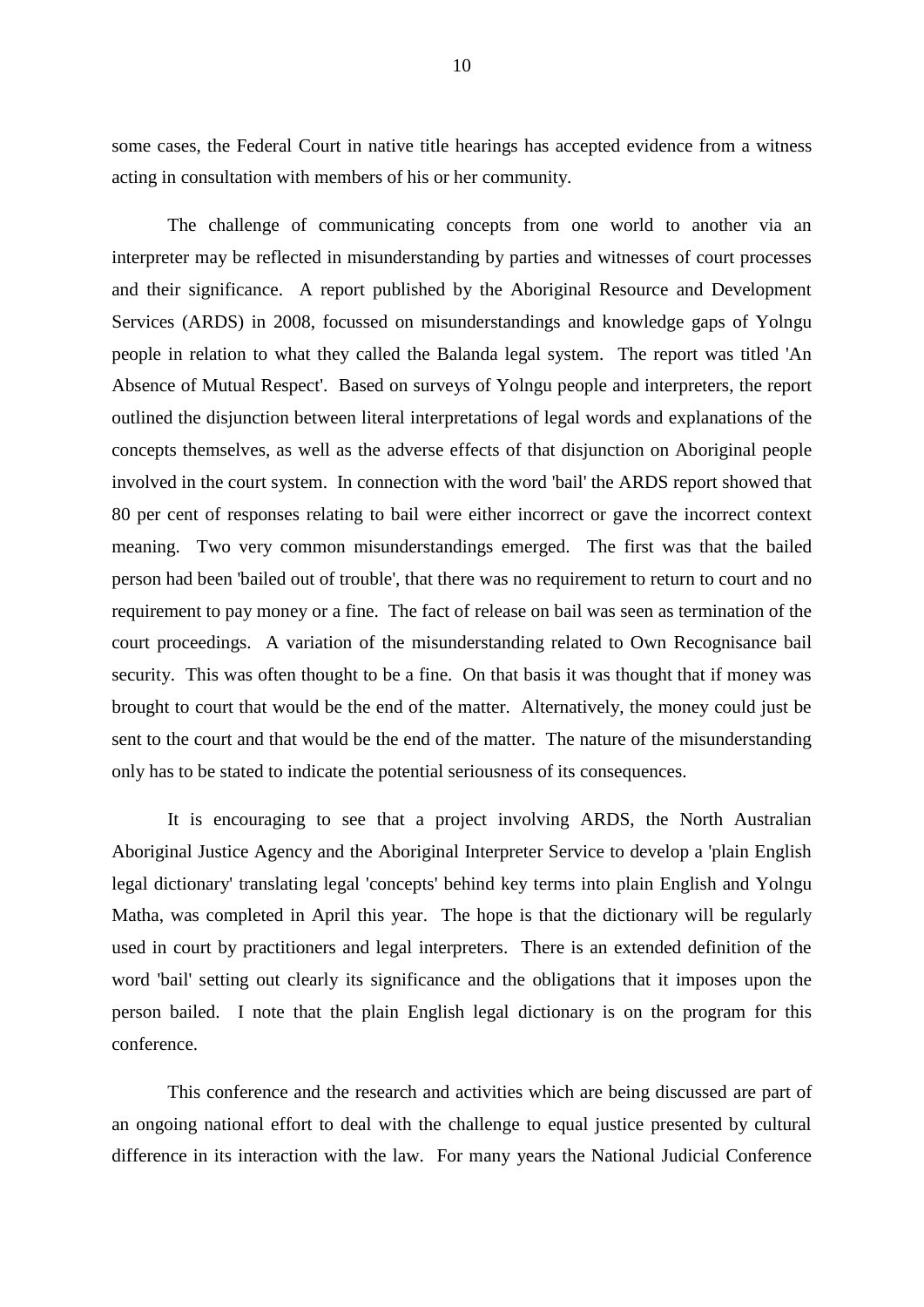and before it, the Australian Institute of Judicial Administration, have conducted Commonwealth funded indigenous cultural awareness programs for judges and magistrates, including programs dealing with issues of communication of the kind which you are discussing.

Those issues of communication and cultural awareness are located within the larger set of issues affecting the interaction between indigenous and migrant peoples and the Australian legal system. There has recently been established a Judicial Council on Cultural Diversity chaired by Chief Justice Wayne Martin of the Supreme Court of Western Australia. The Council will be an important source of research, education and advice to members of the Australian judiciary trying to do equal justice in a culturally complex community. The Council has the support of the Council of Chief Justices of Australia and New Zealand and of the Migration Council of Australia.

On 3 March 2015, the Federal Government announced funding of \$120,000 over a two year period to support the development by the Judicial Council of a national framework, guidelines, protocols and training to ensure more effective and consistent administration of justice for culturally and linguistically diverse women and their families.

On 24 June 2015, I attended the opening session of a National Roundtable convened to consider the problems faced by culturally and linguistically diverse women, both indigenous and migrant, particularly in the context of family violence and family breakdown. The Roundtable was also addressed by the Minister Assisting the Prime Minister for Women. In the announcement of the funding to support the development of the national framework, it was recognised that a 'one-size-fits-all' approach to dealing with family and sexual violence would not address the unique challenges faced by different groups of women in Australia. Importantly, the National Roundtable was attended by representatives of both indigenous and migrant women.

These activities indicate a recognition of the scale of the challenge to our aspiration of equal justice in the face of cultural and linguistic diversity. The particular challenge in relation to Australia's indigenous people is massive. The issues raised by linguistic diversity and the law are an aspect of a larger problem. They cannot be treated as a discrete set of issues. The depth and breadth of this conference, the expertise of those attending it and the support of the Northern Territory judiciary for it are very encouraging indicators of a serious